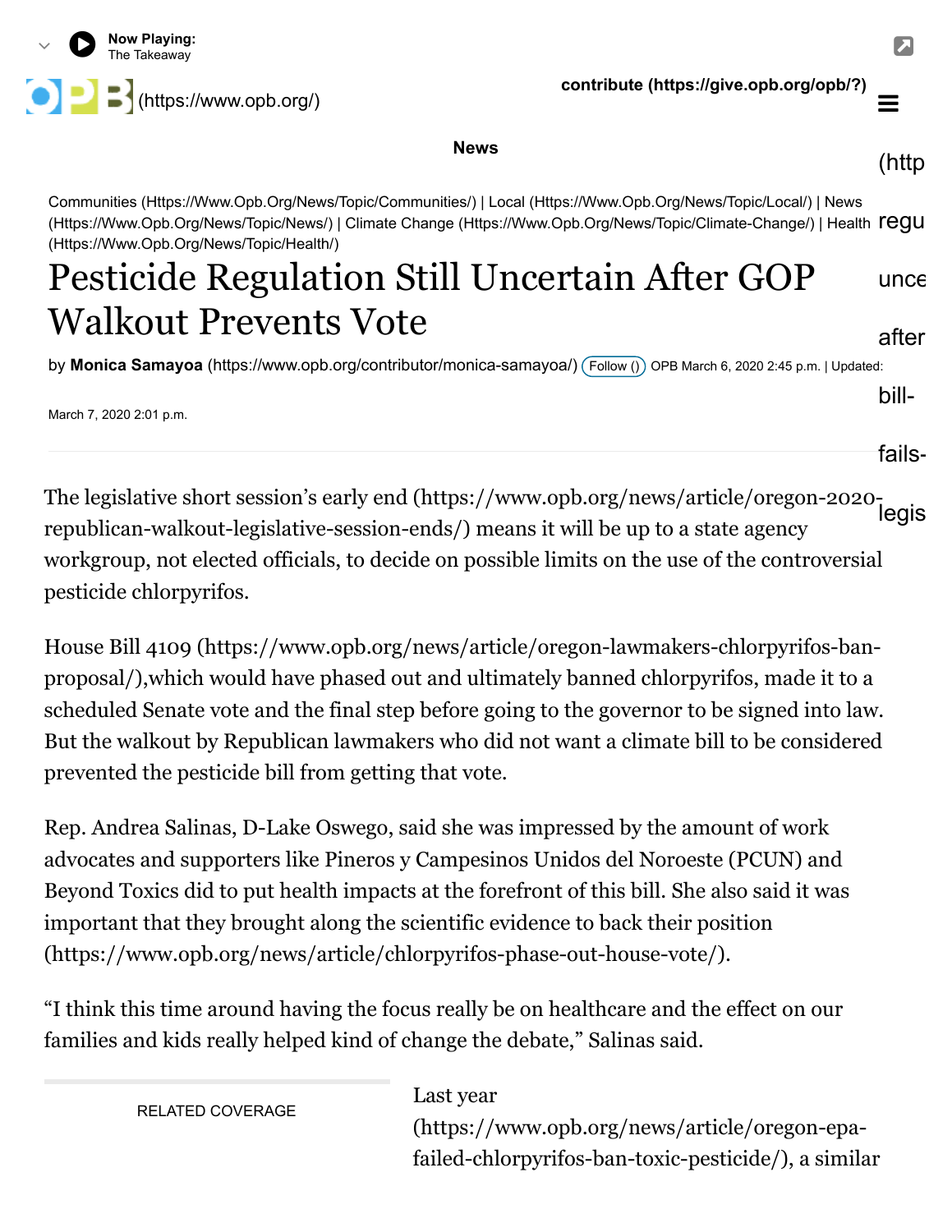

bill to ban chlorpyrifos met the same fate due to a Republican walkout.

PCUN's Martha Sonato said the bill had the votes to pass in Senate and the only reason why it didn't move forward was because of the Republican walkout. She said this time around they have built a really strong foundation to continue the work to

(https://www.opb.org/news/article/oregone forward.

2020-republican-walkoutlegislative-session-ends/) Oregon's 2020 Legislative Session Ends With Little To Show After Republican Walkout [\(https://www.opb.org/news/article/oregon-](https://www.opb.org/news/article/oregon-2020-republican-walkout-legislative-session-ends/)2020-republican-walkoutlegislative-session-ends/)

Sonato is one of 13 members who will be taking up the issue outside the capitol building, instead focusing their efforts in the Oregon Department of Agriculture's chlorpyrifos workgroup

[\(https://www.oregon.gov/ODA/programs/Pesticides/RegulatoryIssues/Pages/PesticideRulem](https://www.oregon.gov/ODA/programs/Pesticides/RegulatoryIssues/Pages/PesticideRulemaking.aspx) will meet later this month.

"We'll continue showing up in good faith, working with our different workgroup members and as well as pushing to improve the workgroup structure and the conversations that we are having there," Sonato said.

"I think it's paramount that we take scientific and public health data very seriously and this data should inform risk mitigation measures, and any potential recommendations from that workgroup."

## In late February

[\(https://www.oregon.gov/ODA/programs/Pesticides/RegulatoryIssues/Documents/Document](https://www.oregon.gov/ODA/programs/Pesticides/RegulatoryIssues/Documents/Documents/ChlorpyrifosWorkgroup/MemberList.pdf) the Oregon Department of Agriculture added a new member from the Oregon Health Authority to participate in the workgroup. Previously, ODA extended invitations to OHA representatives to be at these meetings but none had been made workgroup members.